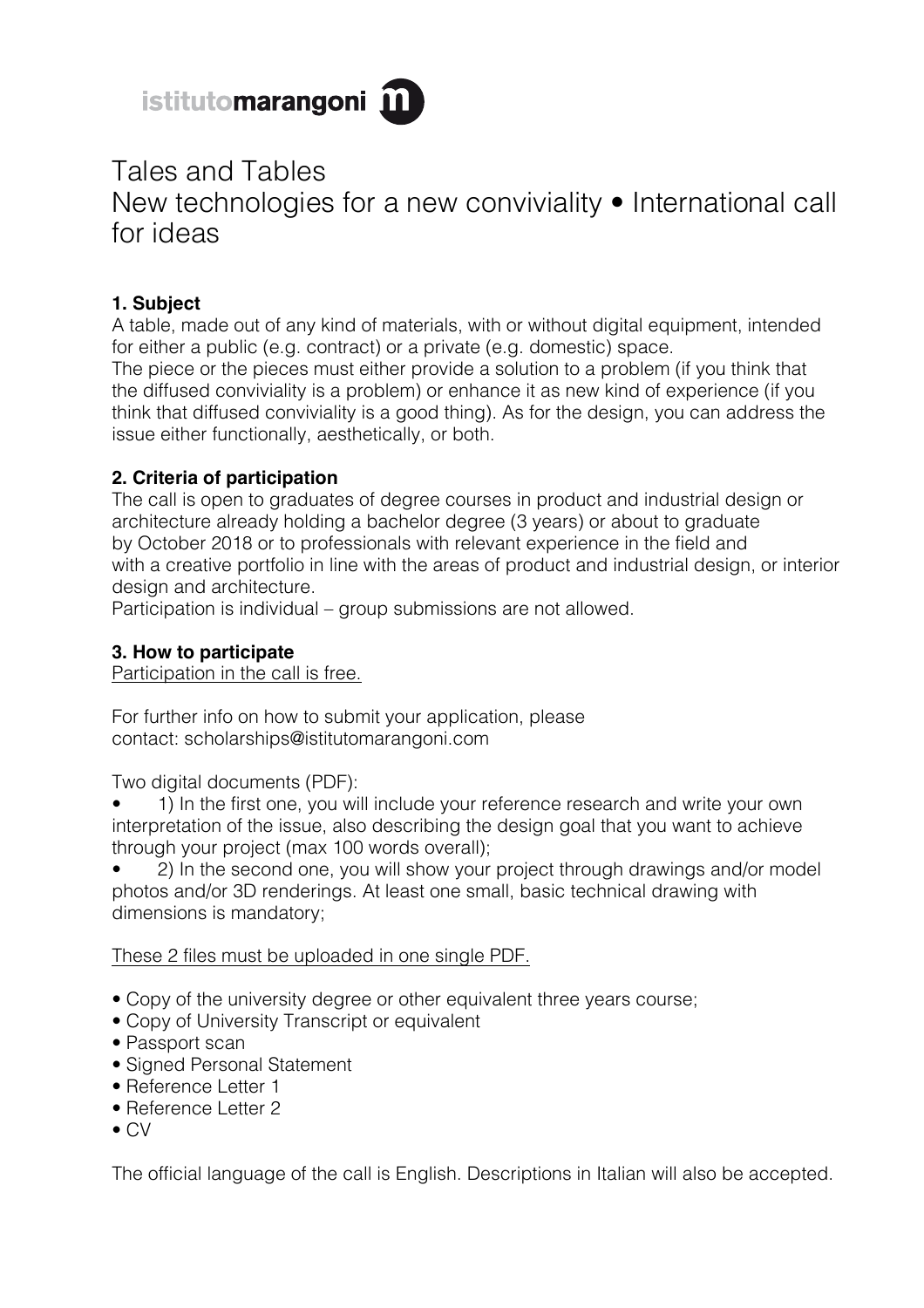

## **4.Calendar**

• May 2nd , 2018> Deadline for submission of registration and for submission of the creative project.

- May 7rd, 2018> Meeting of the jury composed of professionals for the voting for the call
- Starting from May 9th, 2018> Notification of the winner

# **5. Jury**

The jury is composed of renowned Italian and international designer and journalists, as well as Istituto Marangoni representatives:

- Giulio Cappellini Architect, Designer and Art Director Cappellini (President)
- Massimo Zanatta School Director of Istituto Marangoni The School of Design
- Michele Lupi (Director Icon and Flair)

### **6. Evaluation criteria**

- Consistency with the objective
- Innovative proposal
- Validity of the solution from an aesthetic and functional point of view
- Overall quality
- Capacity of synthesis and clarity in the exposure of the concept

### **7. Prize**

The winner of the call will be awarded a 100% scholarship that covers the tuition fee for the Contemporary Furniture Design Master's Course that will be held at the School of Design of the Istituto Marangoni in Milan during the academic year 2018/2019.

The firm Cappellini will sponsor the scholarship.

### **8. Results and publication**

At the end of the selection made by the Jury, the winner of the call will be announced via e-mail and telephone. The final project and the final news will be published on Istituto Marangoni website. The selected participant for the scholarship shall confirm his/her interest in the scholarship within 7 days, after that time the scholarship will be considered as expired and will be reattributed.

#### **9. Rights and use of the delivered outputs**

Participants agree to transfer to the Istituto Marangoni S.r.l., in Milan, Via Verri 4 (Tax Number 09447270159) the right to use the project and the product that will be, where applicable, implemented as a consequence of the project, the right to use any output delivered for the participation to the international call for ideas "Tales an d tables, new technologies for a new conviviality", as well as all the materials connected to the projects and delivered, including the drawing of the project, the sketches, the samples, the models, the tests and the video and photo materials. Istituto Marangoni reserves the right to commercial use or publication or free exposure of the projects received, in the form and manner deemed most appropriate: the participants shall also authorize the Istituto Marangoni S.r.l. to use the documents received for promotional purposes and in the manner deemed most appropriate.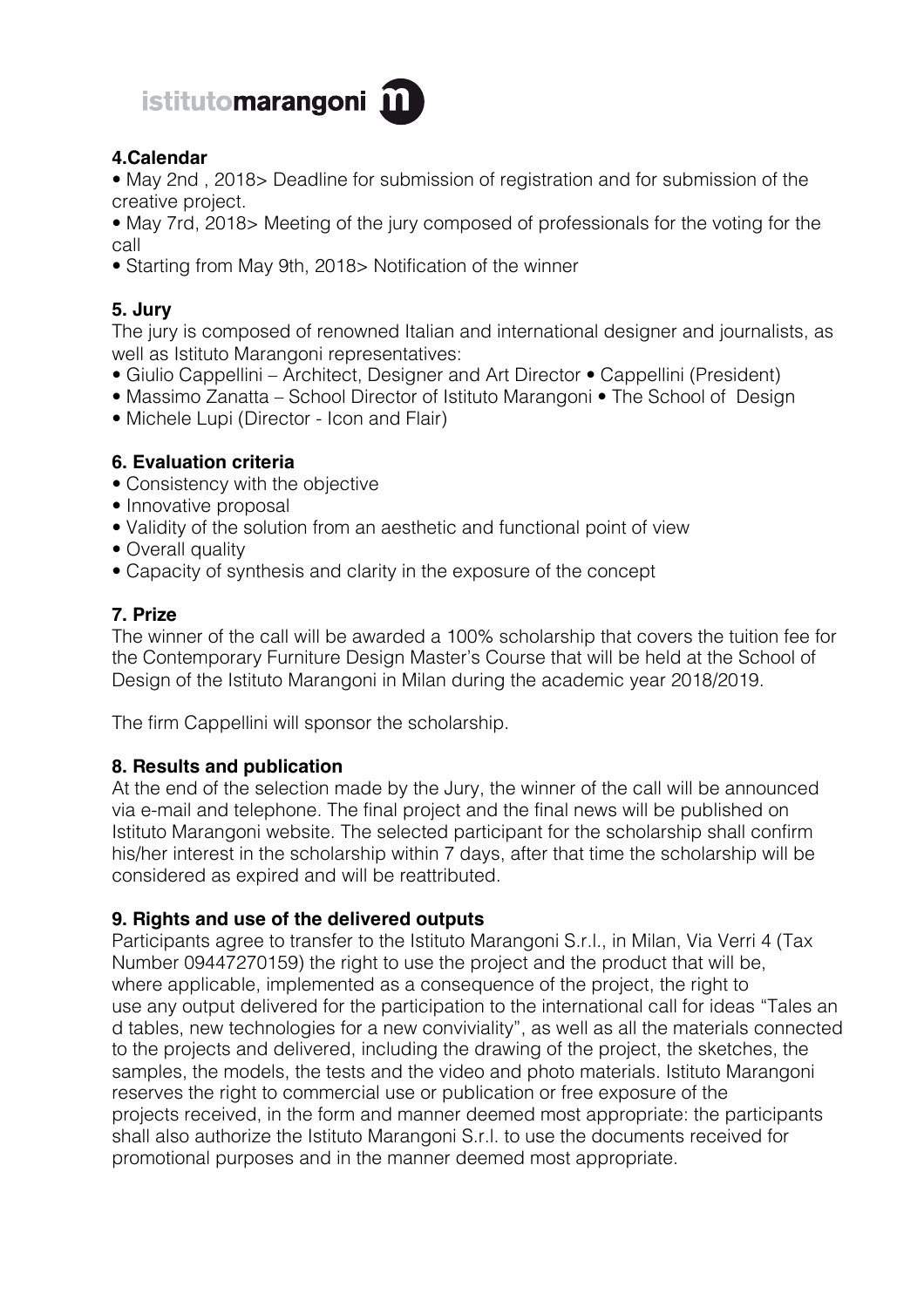

The participants,joining the international call for ideas "Tales and tables, new technologi es for a new conviviality" declare that the promoters of the initiative cannot be subject to any claim resulting from such use. In any case, the participants agree to relieve the promoters from any liability toward third parties.

#### **10. Liability**

Participants agree to the following rules on intellectual property rights and industrial property rights in relation to the projects delivered to the promoters of the call.

• They guarantee and ensure that the outputs are their original work and have not been entirely nor partially

copied or substantially from any other work, source or material and that, as to their know ledge, they do not infringe any copyright of any third party;

• In the case of a copyright or other intellectual property carried out in their outputs or whether a part of it belongs to a third party, they guarantee and ensure that they have requested the permission and/or authorisation to transfer

to the Istituto Marangoni S.r.l. that output, and that in any case, they undertake to relieve the Istituto Marangoni S.r.l. from any liability for the use of material as of paragraph a) that is developed, designed and/or produced by third parties.

#### **11. Indemnity**

By participating in the call, the designers agree to absolve and indemnify the promoters fromany negative consequence resulting from the infringement of the rules provided by article 11 and, more generally, from any negative consequence resulting from the use of the projects.

#### **12. Information on the treatment of personal data**

Personal data collected as a result of the participation to the call will be used for the foll owing purposes: execution of the operations of the call and for the thereto related purposes: the processing of personal data will be executed using manual, electronic an d telematics tools closely related to the purposes for which they were provided; they could bedisseminated through websites and social networks connected to Istituto Marangoni S.r.l. In case of refusal to provide the requested data in order to participate in the call, the application form will be rejected or the potential participant excluded. In case of refusal to provide the data, as indicated, in order to transfer the advertising material, there will be no consequences. Personal data collected as a result of the call participation will be registered in the Istituto Marangoni S.r.l. database, holder of the treatment;

People to whom the data collected as a result of the participation to the call refer to are considered the holders,pursuant to article 7 of the Legislative Decree 196/2003, of the related rights, among them, the confirmation of the existence of their personal data and their provision in an intelligible form, the cancellation, the transformation into anonymous form,or blocking of data processed unlawfully, as well as the updating, rectification, inte gration and to oppose the treatment for any legitimate reason. By participating in the call, the participants give their consent to the aforementioned treatment of data.